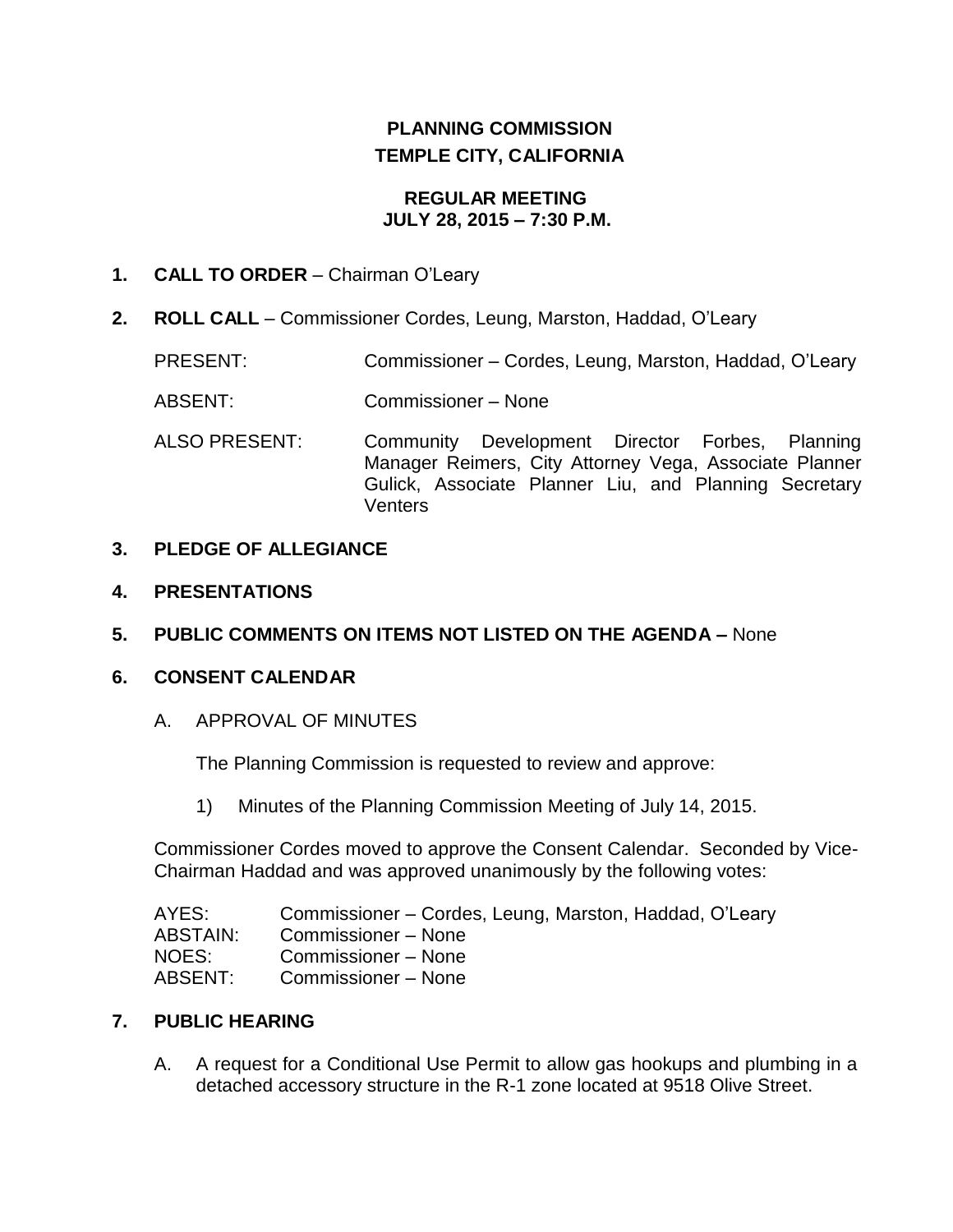The subject site is a residential property located on Olive Street, west of Temple City Boulevard. The site has approximately 82 feet of width and 197 feet of depth, with an overall net lot size of approximately 15,749 square feet. The property consists of a main house, guesthouse (under construction), detached accessory structure (under construction) and a swimming pool. The property owner is requesting to modify the design of the detached accessory structure to include a bathroom with a shower. The City's Zoning Code requires approval of a conditional use permit for detached accessory structures not used for living purposes that have gas hookups or plumbing. The site is zoned R-1, Single Family Residential, and is designated as Low Density Residential by the General Plan.

Associate Planner Gulick gave a brief summary of the staff report.

Chairman O'Leary opened the public hearing.

Roger Zhang, applicant, stated that the previous intent of the accessory structure was for storage only, however, the property owner would now like to modify the structure to include a bathroom and shower.

Chairman O'Leary asked City Attorney Vega to provide clarification regarding the abatement process should the accessory structure be converted to an unpermitted living area.

City Attorney Vega stated the property owner is accountable for following the conditions of approval. She stated that if the property owner did not comply with the conditions of approval the complaint would be referred to Community Preservation. She added that the conditional use permit could be revoked and the premises could be vacated by court order.

Chairman O'Leary closed the public hearing.

Commissioner Haddad made a motion to approve File 150000217, adopt the resolution, and find that the project is categorically exempt. Seconded by Commissioner Cordes and carried by the following roll call vote:

| AYES:    | Commissioner – Cordes, Leung, Marston, Haddad |
|----------|-----------------------------------------------|
| ABSTAIN: | Commissioner - None                           |
| NOES:    | Commissioner - O'Leary                        |
| ABSENT:  | Commissioner - None                           |

B. A request for a Conditional Use Permit to establish a full service restaurant with beer and wine service in the Camellia Square shopping center 5700 Rosemead Boulevard, Unit 100.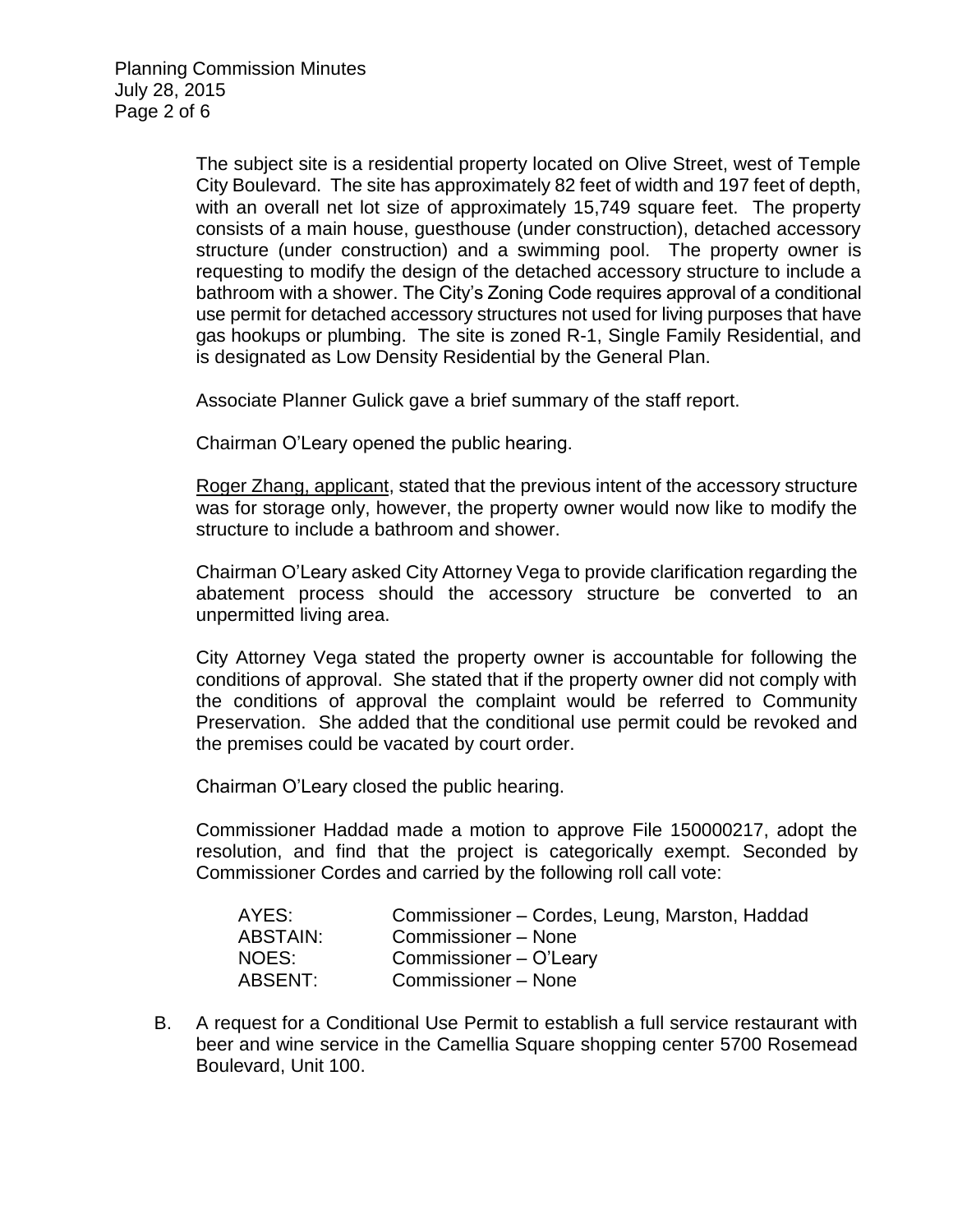The subject site has a land area of 3.7 acres and is located at the northeast corner of Rosemead Boulevard and Las Tunas Drive. The applicant is requesting to occupy approximately 5,320 square feet of building area in Building 4 along Las Tunas Drive. The proposed hours of operation are from 11:30 am to 2:00 am, seven days a week and the proposed seating capacity is 165 seats. The property is located in the C-2, General Commercial zone and is designated as Commercial by the City's General Plan.

Associate Planner Liu gave a brief summary of the staff report.

Chairman O'Leary opened the public hearing.

Margaret Taylor, applicant, stated that she will abide by the conditions of approval. She requested that the Planning Commission consider against staff's recommendation to amend the hours of operation. She stated that beer and wine will be sold incidentally, there is no bar area onsite, and that the kitchen will serve a full menu during all hours of operation.

Eugene Fu, representative of residents, stated that the residents adjacent to the commercial development are concerned regarding loitering, noise, and the applicant's proposed hours of operation.

William Walker, resident, presented a petition signed by residents in opposition of the request and highlighted the contents of the letter.

Peter Choi, President, Chamber of Commerce, spoke in favor of the proposed restaurant.

Cindy resident, expressed concern regarding the service of alcohol and the proposed hours of operation.

Chairman O'Leary closed the public hearing.

Vice-Chairman Haddad requested to reopen the public hearing. He asked the applicant if the restaurant would be willing to have a condition added that would limit the hours of alcohol sales.

Chairman O'Leary reopened the public hearing.

Margaret Taylor, applicant, stated that the restaurant would not like to limit the hours of alcohol sales.

Chairman O'Leary closed the public hearing. He stated that he would like to follow staff's recommendation to reduce the proposed hours of operation and allow the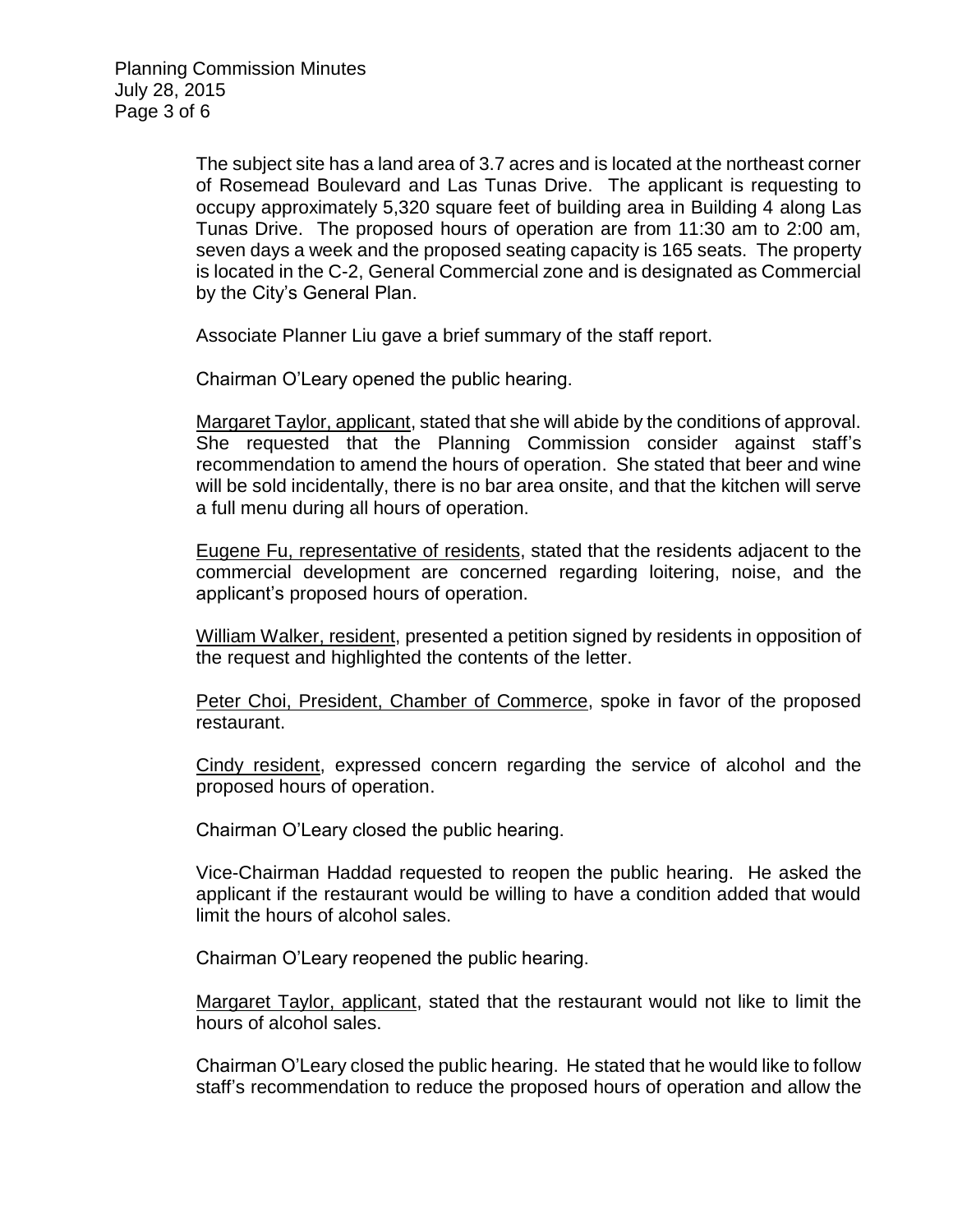applicant to file for a modification of their conditional use permit if there are no complaints.

Commissioner Cordes made a motion to approve File 150000219, adopt the resolution, and find that the project is categorically exempt. Seconded by Commissioner Marston.

City Attorney Vega recommended that Commissioner Cordes specify the closing hours that would be approved by the above motion.

Commissioner Cordes specified that the motion was to approve staff's recommendation to close the restaurant at 12 a.m.

Chairman O'Leary asked City Attorney Vega if a new second to the motion would be required.

City Attorney Vega stated that a new second to the motion would be required.

Commissioner Marston seconded the above motion.

Commissioner Leung made a motion to substitute 2 a.m. for the 12 a.m. closing time. Seconded by Vice-Chairman Haddad and carried by the following roll call vote:

| AYES:    | Commissioner – Cordes, Leung, Marston, Haddad |
|----------|-----------------------------------------------|
| ABSTAIN: | Commissioner – None                           |
| NOES:    | Commissioner - O'Leary                        |
| ABSENT:  | Commissioner - None                           |

City Attorney Vega clarified that the approval of Commissioner Leung's motion amended the proposed closing time in Commissioner Cordes' motion, and that now a vote is needed to approve the motion made by Commissioner Cordes as amended by Commissioner Leung's motion to propose a 2 a.m. closing time.

Chairman O'Leary asked if a new second to the motion is required.

City Attorney Vega stated no new second to the motion is required.

Commissioner Cordes' motion, as amended by Commissioner Leung's motion, was carried by the following roll call vote:

| AYES:    | Commissioner – Cordes, Leung, Marston, Haddad |
|----------|-----------------------------------------------|
| ABSTAIN: | Commissioner - None                           |
| NOES:    | Commissioner – O'Leary                        |
| ABSENT:  | Commissioner - None                           |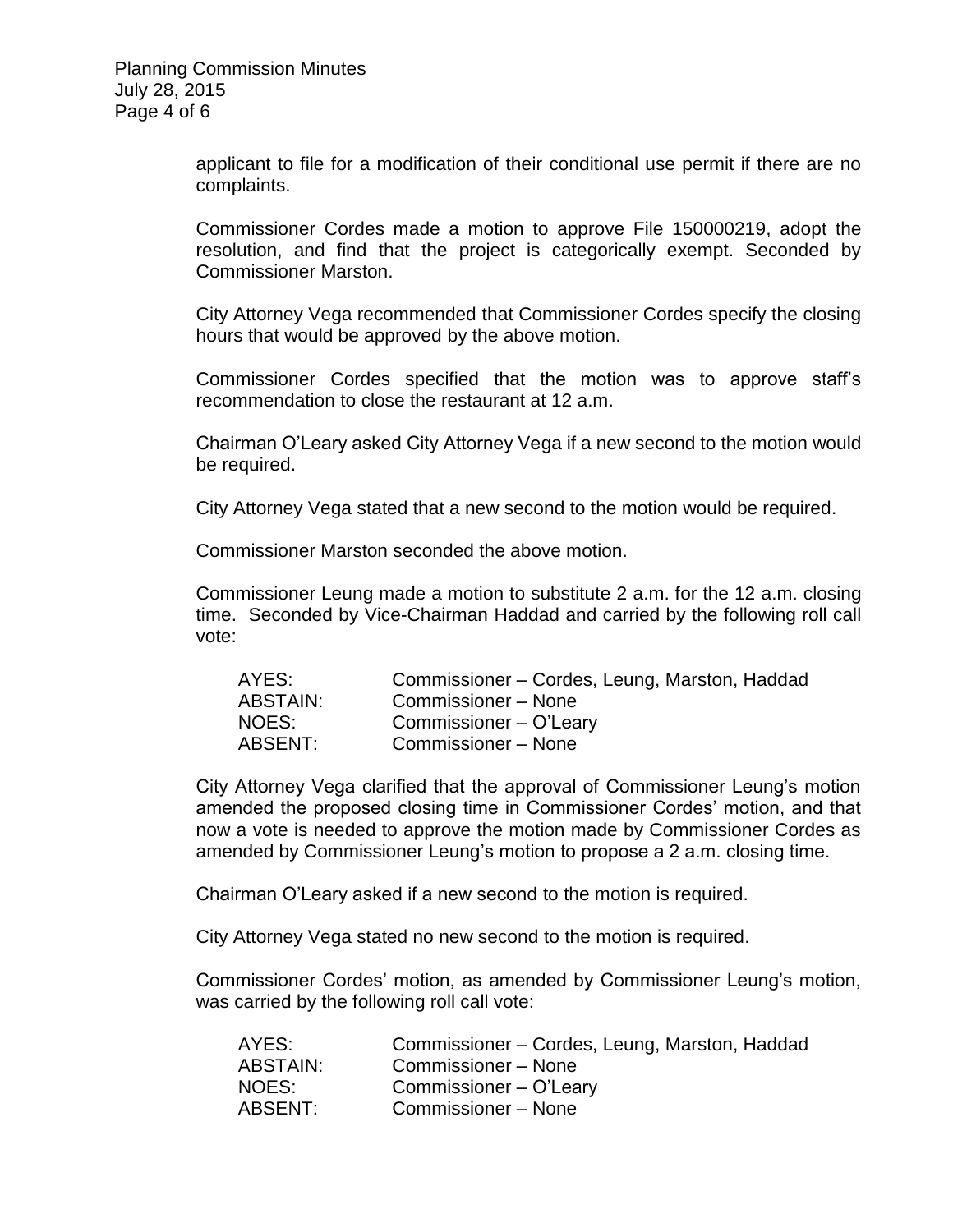Planning Commission Minutes July 28, 2015 Page 5 of 6

- **8. UNFINISHED BUSINESS** None
- **9. NEW BUSINESS** None
- **10. COMMUNICATIONS** None
- **11. UPDATE FROM THE COMMUNITY DEVELOPMENT DIRECTOR** Community Development Director Forbes welcomed Commissioner Marston to the Planning Commission.

### **12. COMMISSION ITEMS SEPARATE FROM THE COMMUNITY DEVELOPMENT DIRECTORS REGULAR AGENDA**

A. COMMISSIONER CORDES – Asked Community Development Director Forbes for an update regarding the improvements made at the Temple City Unified School District (TCUSD).

Community Development Director Forbes stated that all permits for the improvements made to the TCUSD are administered by the State of California. He stated that he will return to the Planning Commission with an update regarding the abovementioned improvements at the next Planning Commission Meeting.

- B. COMMISSIONER LEUNG None
- C. COMMISSIONER MARSTON Thanked staff for the materials that were presented to her.
- D. VICE-CHAIRMAN HADDAD Welcomed fellow commissioner Marston to the Planning Commission.
- E. CHAIRMAN O'LEARY Welcomed fellow commissioner Marston to the Planning Commission.

# **13. ADDITIONAL PUBLIC COMMENTS ON ITEMS NOT LISTED ON THE AGENDA**

Eugene Fu, representative of residents, stated that the residents of Temple City are disappointed that the Planning Commission approved the project without amending the hours of operation.

Anonymous resident, stated that she did not feel that the public were heard by the Planning Commission.

Anonymous resident, thanked Chairman O'Leary for voting in favor of staff's recommendation and expressed concern regarding the approved hours of operation.